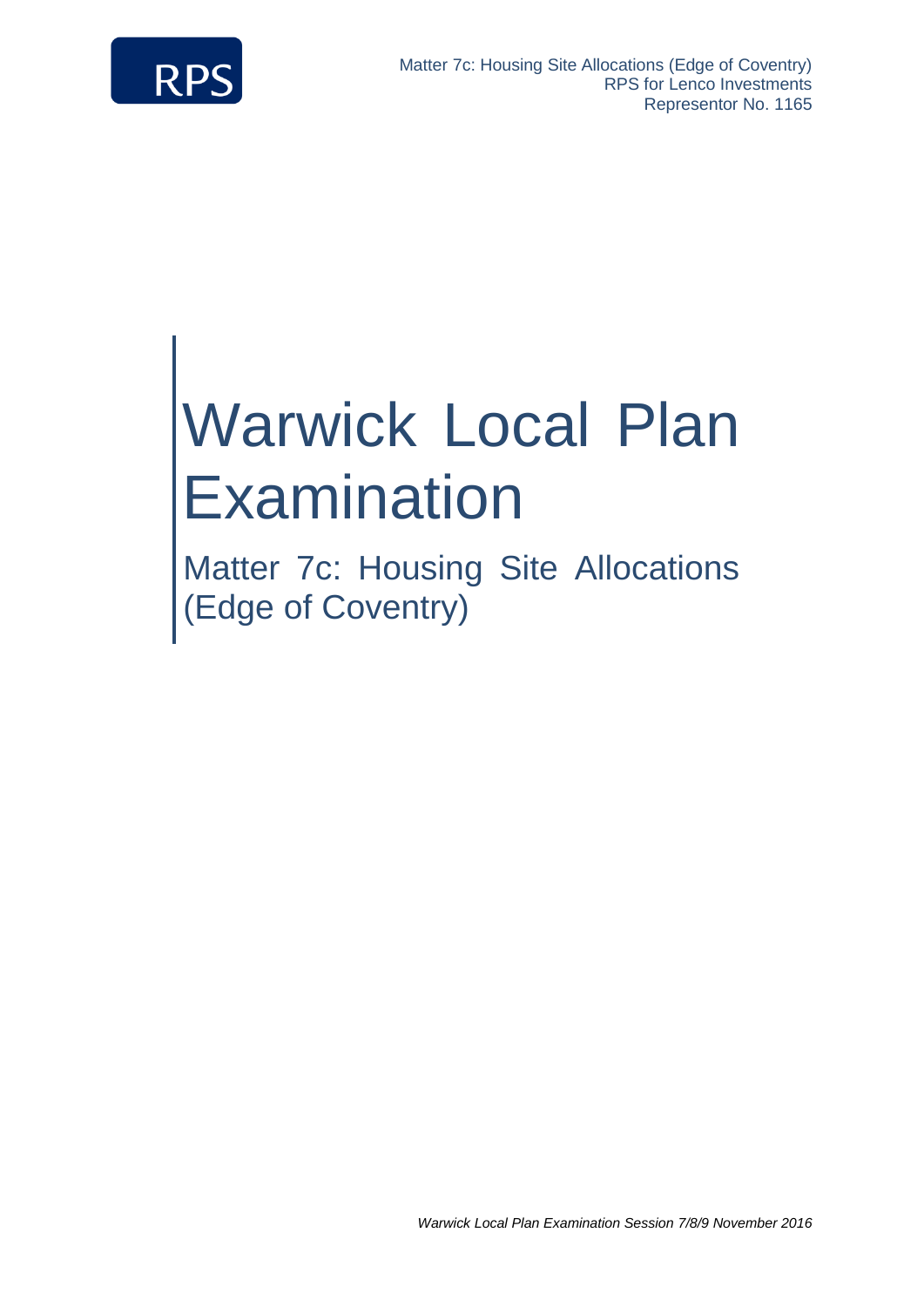

#### **Introduction**

1. Lenco Investments (Lenco) has a number of soundness concerns with the approach outlined by the Council, principally surrounding the sites that have been proposed for development.

### **H42 – Westwood Heath**

# **5) What are the infrastructure requirements/costs and are there physical or other constraints to development? How would these be addressed?**

- 2. The Council is proposing that this site is capable of delivering around 450 dwellings, a figure which is capped due to infrastructure constraints. The site has been considered as part of the 2014 SHLAA, identified as site C13. The site is determined to be only suitable in part (around 61%), based on a capacity exercise undertaken by the Council to limit the impact of the site and the potential adverse impacts on the character of the area and special biodiversity interests to the south of the site. The site has been reduced from the boundary proposed in the SHLAA, though it is observed that 83% of the site has been included, contrary to the recommendations of the Council's own evidence.
- 3. One of the key criticisms of the site as part of the SHLAA is that development involves:

### *"Extending development beyond a definable boundary into an area of high landscape value with no strong recognisable boundary to the south"*

- 4. It does not appear from the Proposed Modifications that regard has been given to this consideration, which by the Council's own admission could be damaging to the local area.
- 5. Due to safeguarded land to the east of the site, development at this location would be at odds with the character of the settlement. On these grounds alone, the Council should have considered whether alternative sites would have given rise to more or less significant impacts, which may have been less sensitive for development.
- 6. Another factor for consideration here is the availability of land required to support the University of Warwick. Within the Proposed Modifications (Para 1.5of MOD21), the Council indicates that the University will be preparing a revised masterplan for growth, which the Council notes should be accounted for when considering site layouts elsewhere in the vicinity.
- 7. The University of Warwick is separated from the proposed allocation by an area of newly proposed safeguarded land (DS NEW2 - Land South of Westwood Heath Road). This area of land is proposed to meet arising development needs beyond the current plan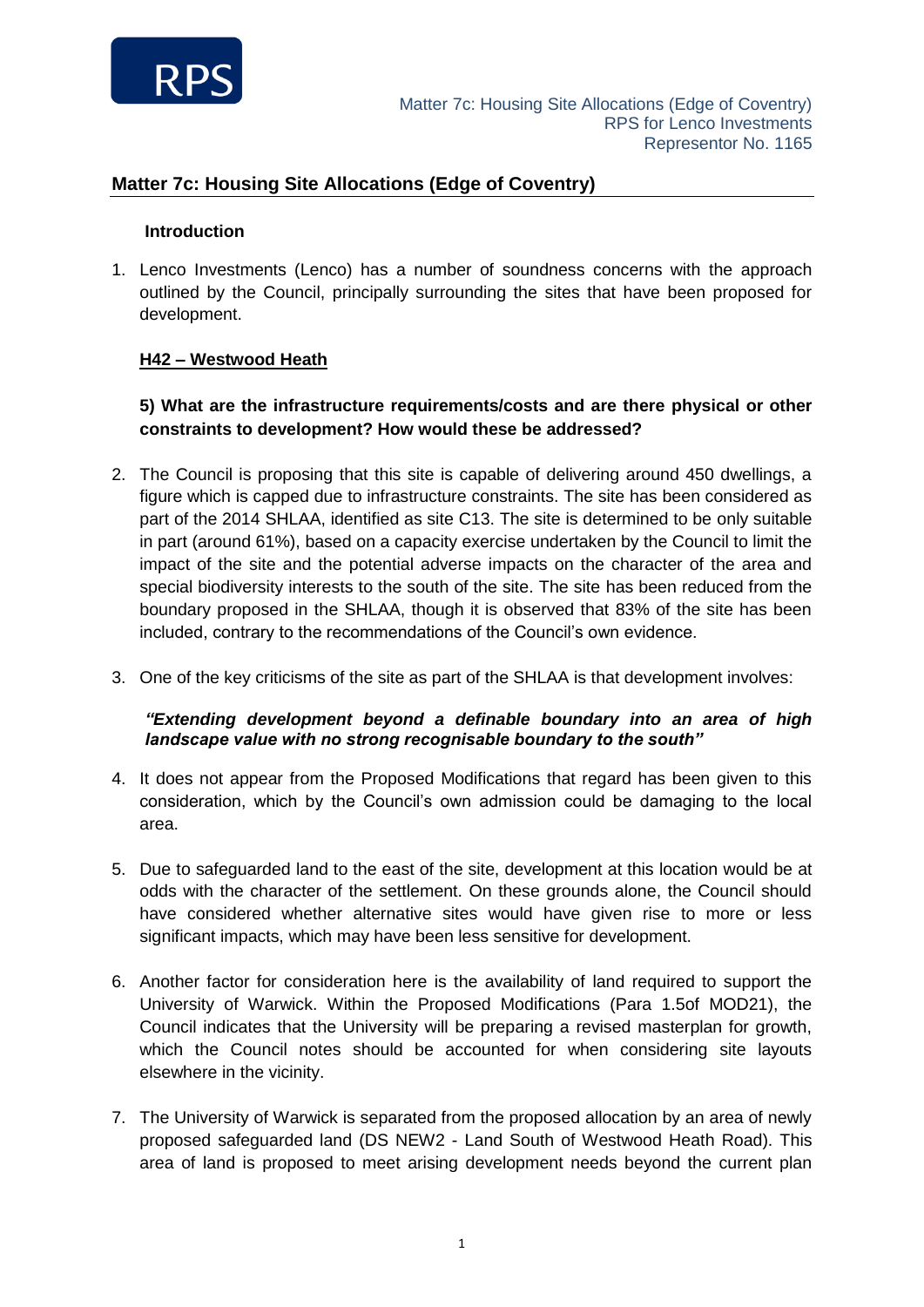

period and, due to the Green Belt status, could only be removed as part of a Local Plan review.

8. The concern here is that little consideration appears to have been given to the growth aspirations of the University, who may need additional land as part of the plan period to expand operations. Should the Council wish to safeguard Land South of Westwood Heath Road and develop Westwood Heath for residential purposes, there would be little room for expansion of the University, other than directions to the south.

The Council has not appraised Westwood Heath in terms of suitability for a potential expansion site for the University. Given the limited options for growth of the University adjacent to the existing facilities, this is something which needs to be given further investigation by the Council.

### **H43 – Kings Hill Lane**

#### **1) What is the current planning status of the site?**

- 9. The site is currently unallocated in the Green Belt. It does not appear that a planning application has yet been submitted on the site and it is understood that the land is under the control of a consortium who intend to bring the site forward for development. The site therefore has no formal planning status.
- 10. It should be noted that issues surrounding land ownership can often frustrate delivery, particularly where there are multiple land owners all with expectations about what the site can deliver. A indicated above, there are a number of land uses within the proposed allocation that may conflict with the overall objective for growth at this location.

### **2) How does it fit within the overall spatial strategy?**

11. The Council has submitted this site for allocation for 1,800 dwellings (overall capacity 4,000 dwellings) including only a supporting Sustainability Appraisal (SA) to justify the inclusion of the site. As part of the Proposed Modifications it is unclear what, if any, alternative sites have been tested by the Council, however the Council has pushed forward and included Land at Kings Hill to meet a significant component of need arising from Coventry. Lenco Investments considers that the inclusion of this site is premature, as the feasibility and deliverability of the draft allocation remains vague and unsupported by evidence.

## **3) In addition to housing provision, are there other benefits that the proposed development would bring?**

12. The delivery of strategic sites to the south of Coventry would assist in bringing forward significant levels of growth around the edge of the City. With this growth there is the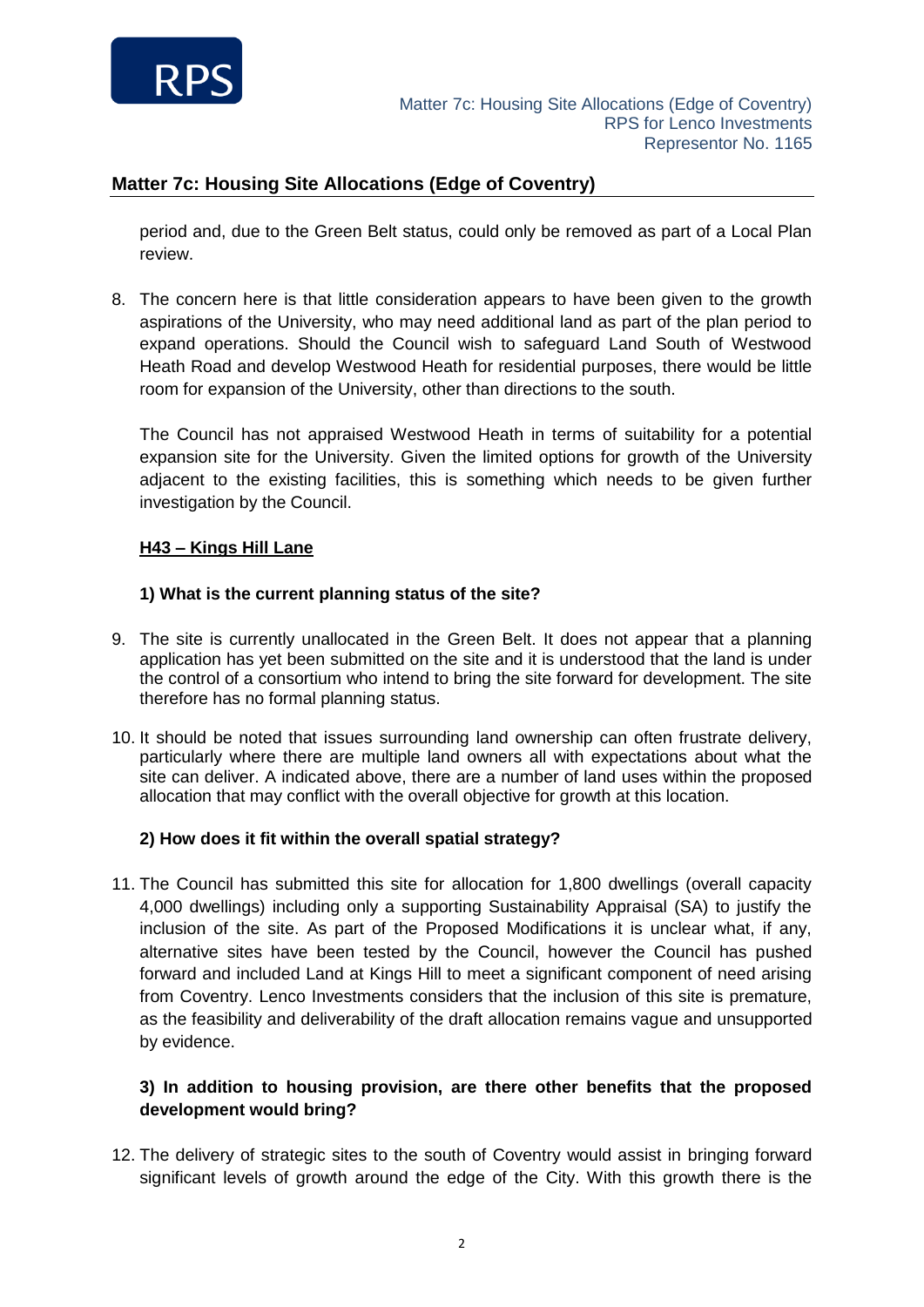

potential for social and economic benefits, along with the direct benefits derived from meeting household need.

13. It is considered that the benefits derived from this proposal could also be met on other strategic sites around the south of Coventry, a comparative assessment of which has yet to take place.

## **4) What are the potential adverse impacts of developing the site? How could they be mitigated?**

- 14. The Council's broad allocation of land at Kings Hill is supported by very little in the way of justification explaining how the site will be served and what improvements need to be made to ensure that the development operates within acceptable tolerances.
- 15. MOD20 of the Proposed Modifications [**LP25PM**] indicates that a new link road is potentially required, connecting the A46 with Kirkby Corner and subsequently to the A452 or A45. No indication is given where the access from the site will be taken and the Proposed Modifications give no certainty that this proposal can be made acceptable in highways terms. Should it transpire that a link road is not just optional but required in order to facilitate the development, there will be significant implications for the delivery of the site, both fiscally and in terms of the timescales for delivery. It is considered that this issue has not been subject to sufficient levels of scrutiny, which casts serious doubts over the achievability of the proposed allocation.

# **5) What are the infrastructure requirements/costs and are there physical or other constraints to development? How would these be addressed?**

- 16. The only recorded evidence available at the time of consultation is the SHLAA, which has seen a number of updates over the years. This total area of this site is included as part of the 2014 SHLAA for the South of Coventry (reference C06 [**HO12**]), where a number of constraints to delivery have been noted. As part of the overall summary of suitability, the SHLAA notes that the site may potentially be suitable, however only in part due to a number of physical and environmental constraints.
- 17. The Council revised its view on the SHLAA as part of the 2016 update [**HO22PM**]. This update removed an area of land surrounding Kings Hill nursery. Despite this change, the highlighted areas of constraint still remain. All of the physical and environmental issues identified by the Council are still recorded in the SHLAA, which casts doubt over the legitimacy of the Council's assessment.
- 18. A number of principal areas of concern are highlighted for the benefit of the Council which warrant further investigation: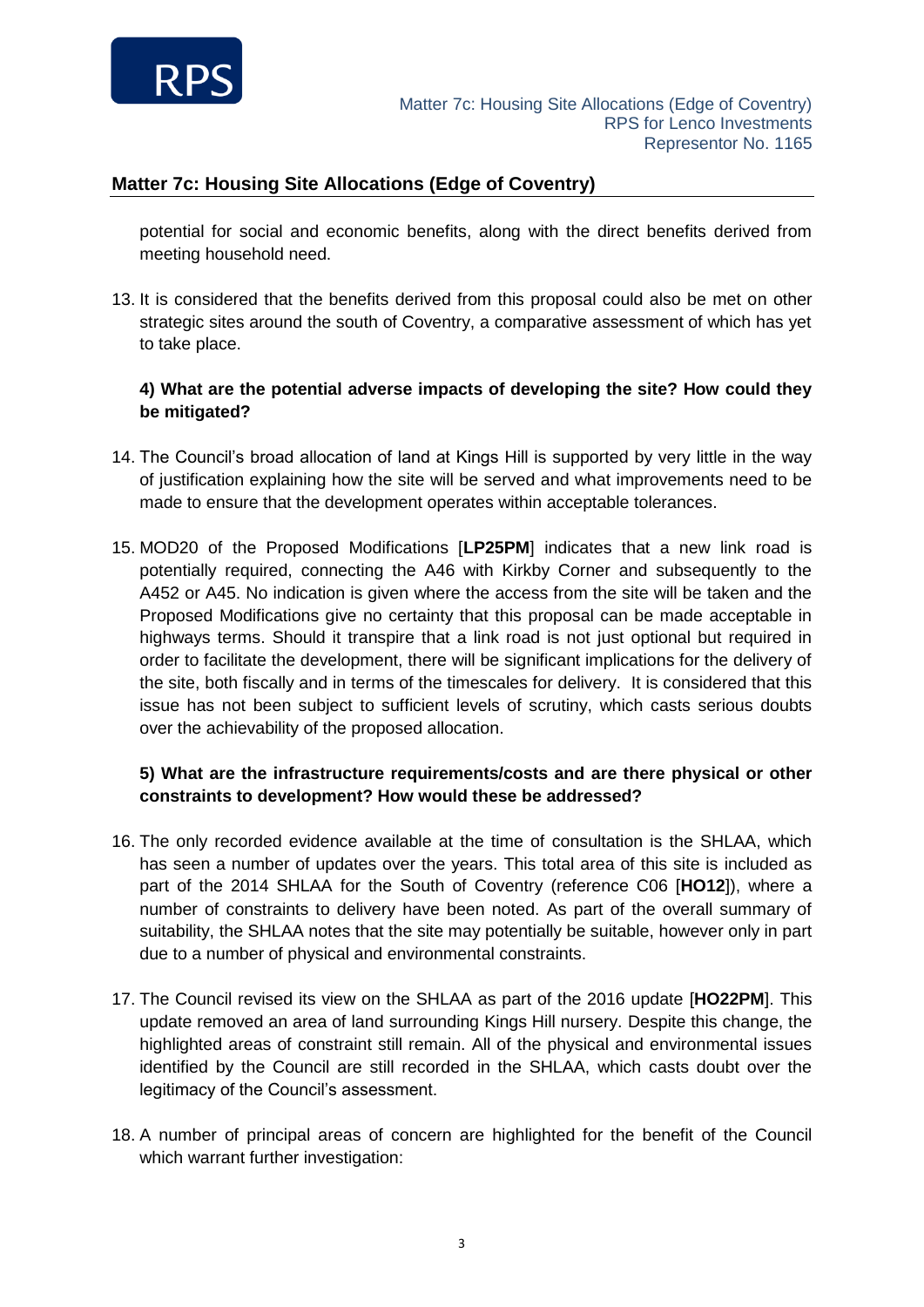

#### Deliverable Land

- 19. The Council expects that this site can deliver 4,000 dwellings, 1,800 of which will come forward as part of the plan period.
- 20. The site allocation covers a broad area encompassing Kings Hill, butting against Stoneleigh Road and the A46 as the maximum extents of development. From this plan, it does not appear that any consideration has been given to land availability, or features within the site that may constraint housing delivery:
	- Impact of Finham Brook Finham Brook is identified as a potential Local Wildlife Site which passes through the southern area of the site, south of Kings Hill Lane. Environment Agency records indicate that in additional to presenting an area of Flood Zone 2 and 3, the extents of the brook passes through a significant area of the site, enveloping a significant area of the site as a medium to high surface water flood risk.
	- Existing uses to the north this includes Leasowes farm/nursery and an existing cricket ground. No information has been submitted to suggest how these uses will be incorporated or replaced.
	- Existing uses to the south Kings Hill nurseries currently operate on the site, occupying a significant amount of land along Kings Hill Lane.
	- Hill Farm Hill farm occupies a significant area, to the north east of the site. This farm is a Scheduled Ancient Monument (SAM), which is a site of national significance. Not only will this feature need to be protected, but the setting of the asset will also need to be reflected as part of any development proposal. In addition to this, the SHLAA also notes that part of the site is a Regionally Important Geological site which will need to be excluded from the developable boundary. What the SHLAA did not pick up upon was the three Grade II listed properties within the site. Ensuring that the setting of these historic assets will be an important consideration that any development at this location will need to factor in.
	- Wainbody Wood: This area of woodland is not only of local significance, it is recognised as an Ancient Woodland which will have to be retained as part of any future development proposals. The SA of the site indicates that a buffer zone will be required between the woodland and development to avoid potential impacts.
	- Agricultural land The supporting SA indicates (p25) that the current extents of the Grade 3 land is unknown. What is known is that there is an area of Grade 2 land along the south western boundary. The SA score is predicated on the fact that it is assumed development will be avoided on this land. If this is the case, this is an additional area of land excluded from development.
- 21. It is clear from the above that there are a number of features within this site that are likely to constraint not only the ability of the site to achieve the desired number of dwellings, but also affect how the layout of the scheme might be achieved. This list of considerations does not include infrastructure necessary to the deliverability of this site. It is likely that transport improvements and sustainable drainage will place further requirement for land on the site, all of which contribute to difficult conditions for delivery.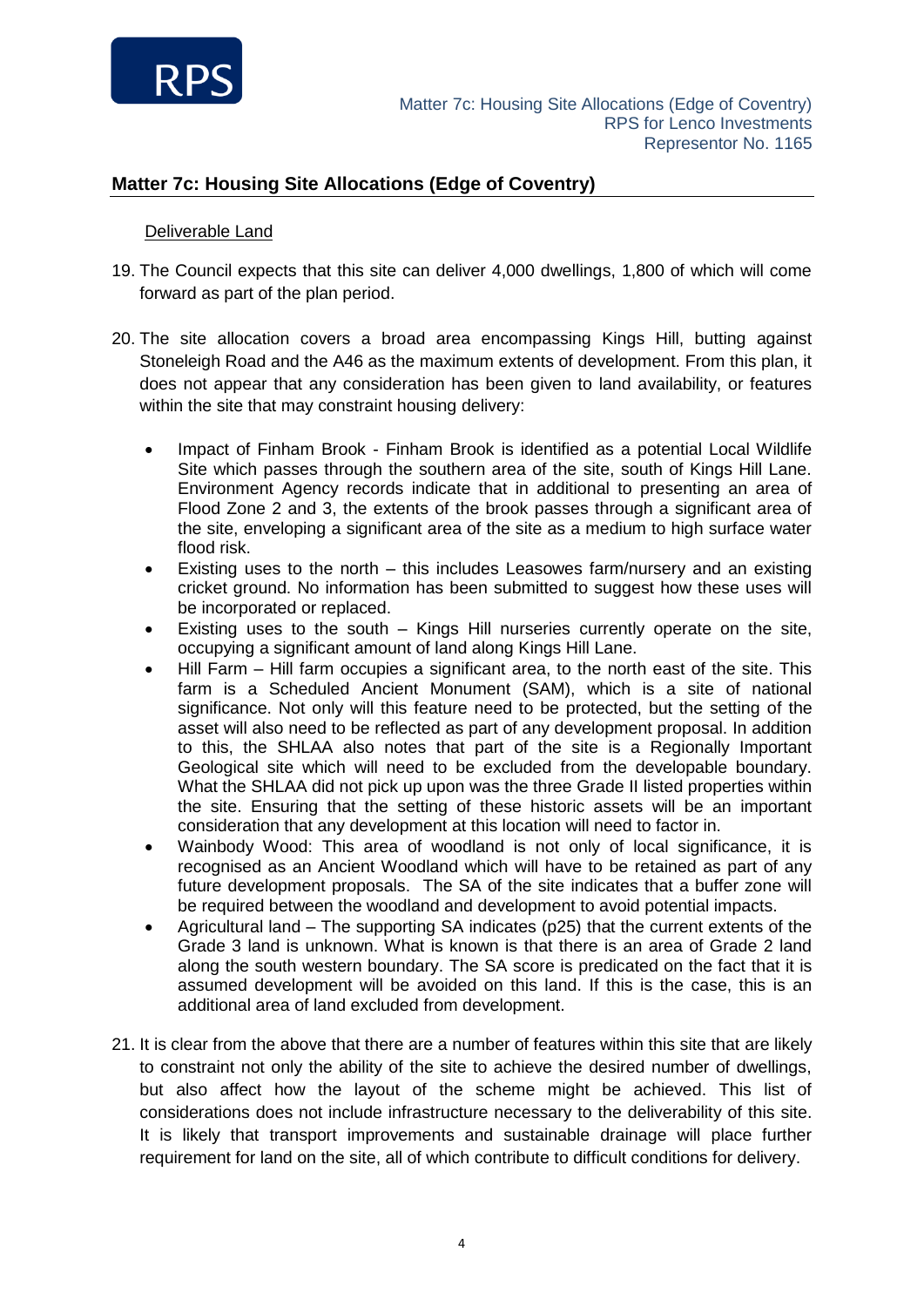

#### Flooding

- 22. As indicated above, large swathes of the site are indicated within Environment Agency data as land recorded as either Flood Zone 2/3 or at risk of surface water flooding. One of the main sources of flooding on the site is Finham Brook which passes through the site. Whilst this will not prevent development on the site per se, it will affect the amount of developable land within the draft allocation.
- 23. The emerging allocation needs to be more realistic about how the impact and flooding and/or surface water will affect the capacity of the site and the ability to deliver a cohesive development with sufficient land for surface water attenuation.

#### **6) Is the site realistically viable and deliverable?**

- 24. As part of the Proposed Modifications process, the Council has submitted evidence relating to the viability of the additional site options [**H024PM**]. This assessment has only considered the Council's preferred options for growth,
- 25. The latest SHLAA [**HO22PM**] indicates that the site is under the control of a consortium that is willing to bring the site forward for development. The red line boundary plan included within the SHLAA does not, however cover the full extents of the site, which excludes land around Kings Hill nurseries. The full extent of land ownership is therefore unknown.
- 26. The SHLAA is clearly a useful document in setting out the Council's thoughts on land that may be deliverable, however it is not undertaken at the required level of detail needed to support a strategic allocation, particularly one that is being put forward for up to 4,000 dwellings. It is considered that insufficient evidence has been presented in the SHLAA, or the Proposed Modifications document in demonstrating that the site is available for development as part of the emerging plan period.

### **7) What is the expected timescale for development and is this realistic?**

- 27. Appendix 1(i) of the Council's Housing Supply Topic Paper [**HO27PM**] suggests that of the allocation for 4,000 dwellings, 1,800 dwellings can be expected from Kings Hill within the plan period. This assumes delivery rates of 200 dwellings per annum from 2021 onwards. Given that that no housebuilders have been identified against the scheme and no planning application is before the Council, 2021 is the earliest that this site could be considered and Lenco consider even this date to be ambitious.
- 28. The other point for consideration is rates of development. The Council expect that this site can deliver 200 dwellings per annum. Delivery at this rate would require at least 3 active housebuilders on site to achieve this. At present no housebuilders have associated with this proposed allocation.